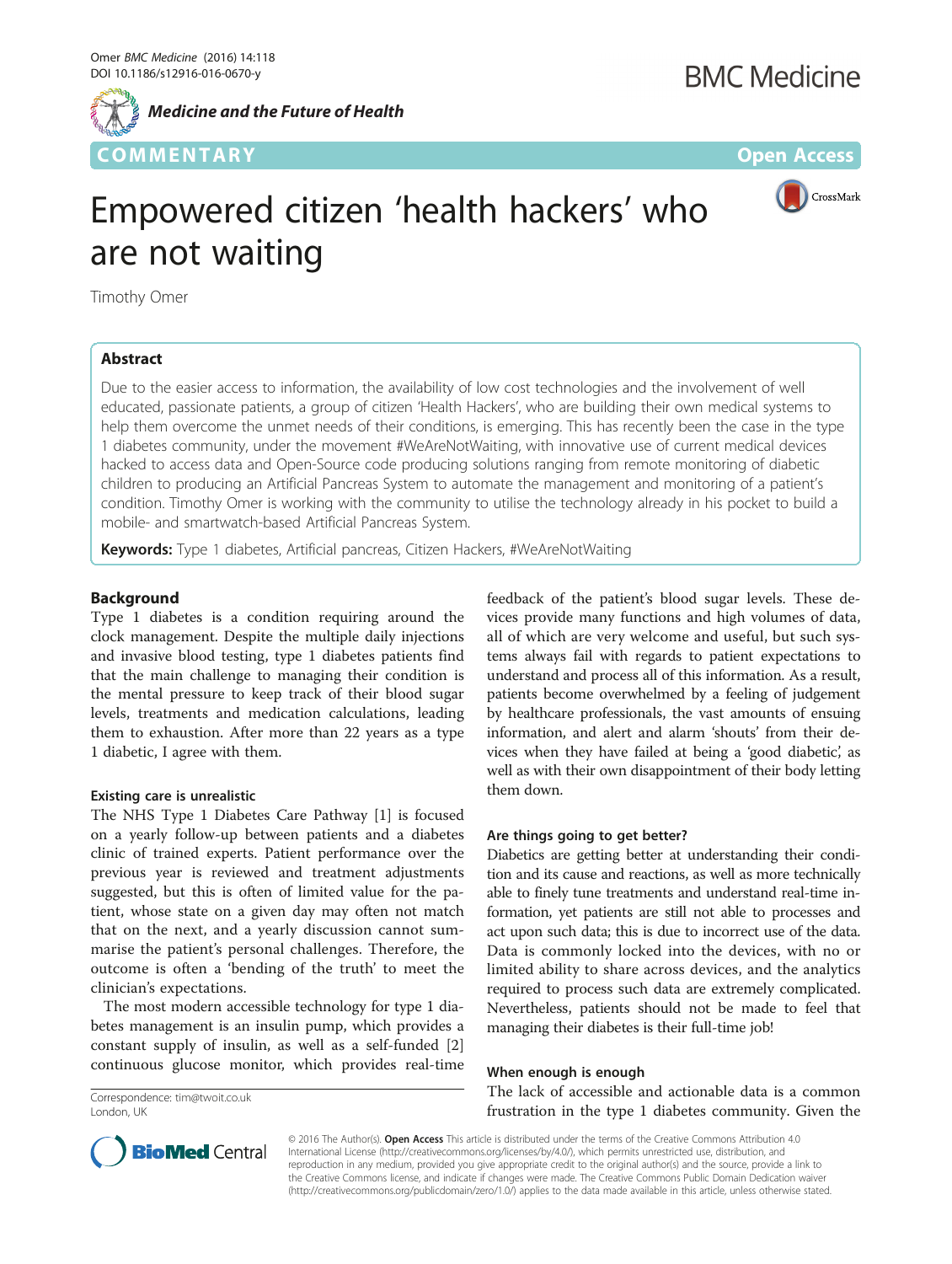easier communication between diabetics with online communities in recent times, the community have been engaging in conversation, with a key event in the community being the first DiabetesMine D-Data ExChange event [\[3](#page-2-0)], which highlighted the frustration of patients waiting for their needs to be addressed and where the community declared "We Are Not Waiting". And rightly so, why should patients wait to address their current needs?

Patients currently have access to global online communities that allow unrestricted sharing of ideas, projects and collaboration efforts to overcome challenges [[4\]](#page-2-0), as well as access to cheap technology from the Hobby Electronics movement [[5\]](#page-2-0) and a passionate well-educated pool of individuals with a common goal. This critical mass, which rallied under the hashtag #WeAreNotWaiting, saw rapid progress in DIY medical devices in the type 1 diabetes community [\[6](#page-2-0)].

#### Patient-driven projects

Through community-driven innovation there has been a surge in edge cases being developed, which may be of little interest to the medical industry either due to costs or risks. By gaining access to their own data under their terms, several patient-driven creative solutions have been developed:

- To monitor continuous glucose monitor data from a smartwatch [[7\]](#page-2-0)
- To remotely monitor a child's blood sugar levels [[8\]](#page-2-0)
- To provide louder alarms and treatment suggestions according to the data [[9](#page-2-0)]
- To analyse patient data and automate medication delivery [[10\]](#page-2-0)

These projects are empowering the patient through the better use of real-time data to help manage a realtime condition. Watching one's blood sugars rise on a smartwatch after eating a pizza is a lot more powerful than the screen on the manufactures device showing the same data in one's bag.

#### The path to a DIY artificial pancreas

Only a year ago, the thought of an artificial pancreas system (APS) was overwhelming. The multiple components required and skill needed to provide an efficient and safe system is beyond the majority of citizens (with some exceptions [\[11](#page-2-0)]), yet the individual challenges are more easily tackled. Through a step-by-step method of collecting, merging and processing community accessed data from patients' devices to provide meaningful actionable information, there has been a surge in the sharing and convergence of community DIY projects. One of the outcomes is the OpenAPS project [[8\]](#page-2-0), which provides

the instructions and blueprint of a DIY patient-built APS. Yet, how effective can a patient-built 'amateur' system be? This is best summed up by a quote from a recent OpenAPS user:

"Dear Machines: You Can Take This Job" [\[12](#page-2-0)]

#### Rise of the machines

In 2015, I decided to fork (make a copy of) the Open-APS project and make use of the supercomputer in my pocket to assist with management of my diabetes. With the communities Open Source projects, namely xDrip and OpenAPS, I self-taught myself mobile development and built an APS app [[13](#page-2-0)]. I had no need to start from scratch or learn the best algorithm to crunch my data, I took what the community had already developed to kick start my own project, which allowed me to focus on building a system unique to my needs and on the additional functionality that I required.

While the system I built was an Open Loop system lacking communication with my insulin pump, this was enough to significantly help me with the management and treatment of my condition. The system assisted with one of the most problematic areas of my care – me. The app is free from the frustration, impatience and, at times, simple human ignorance, it does what I cannot – analyse my data every 5 minutes and make an unemotional logical decision. I moved from reactive to proactive management of my diabetes, where the APS system would provide treatment alterations to manage the highs and lows of my blood sugar levels and often stop such events from occurring. It is a liberating feeling, for the first time in 22 years I can let my diabetes take a back seat without damaging my health.

# The data-rich patient

Where is this heading? Access to information, collaboration and low technology costs are only going to improve over time. As the communities' expertise improves, there will be an increase in medical management challenges tackled by the community. Patients will be able to understand their conditions by analysing the wealth of information captured, access rapid production technologies leading to easily available high quality tools [[14](#page-2-0)], and be on a par with the technically capable 1 % due to more accessible tools and sharing of knowledge through community-led workshops [[15](#page-2-0)]. This will spread beyond diabetes care to other conditions ripe for such disruption [[16](#page-2-0)].

#### Regulate the unregulatable?

Such rapid innovation and progress in the community is partly the result of a lack of regulation. As with all medical devices, there is a risk of their inappropriate use or